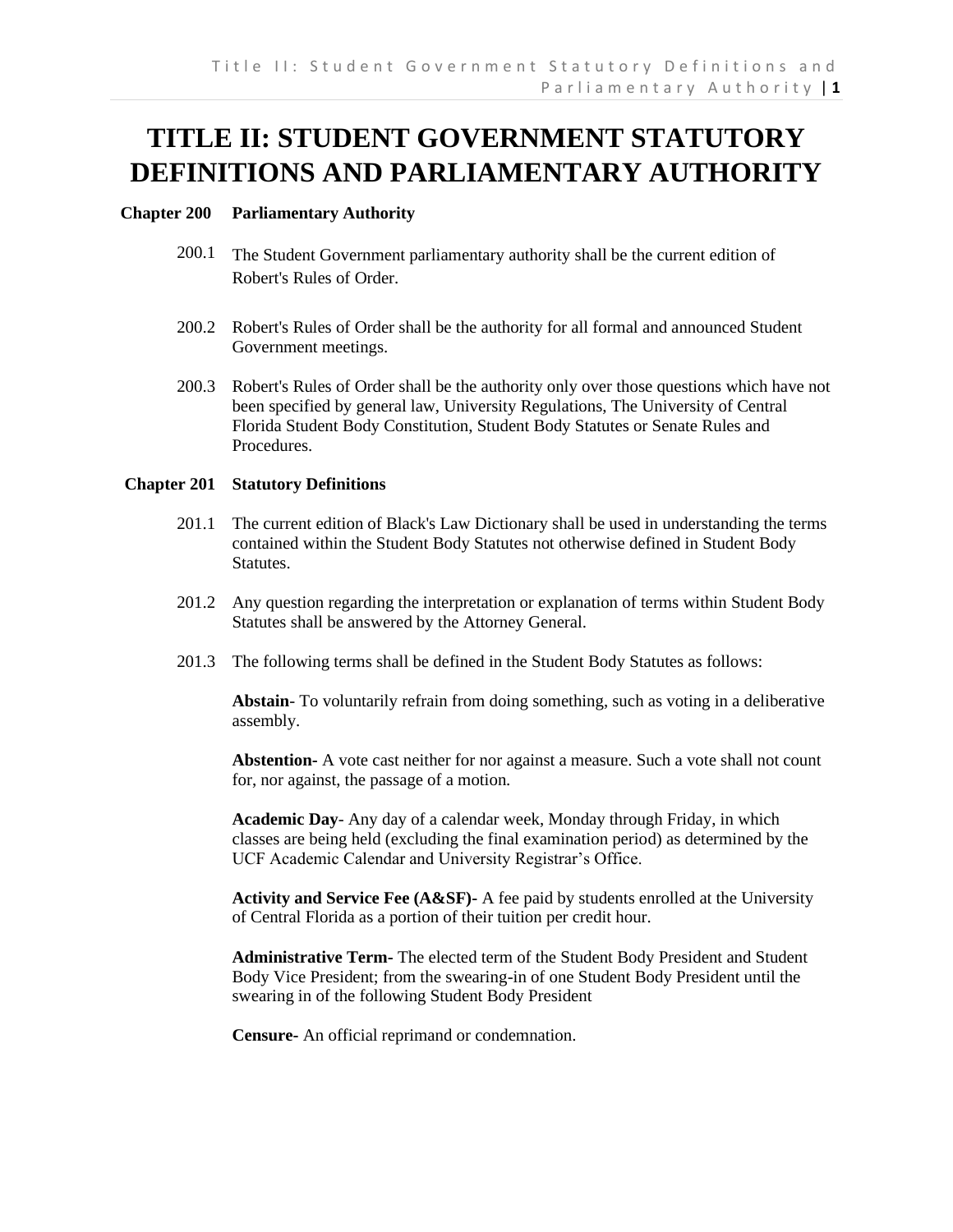**Corruption-** The act of Student Government officials who unlawfully and wrongfully uses their station or position to benefit for themselves or for another person, contrary to duty and the lawful rights of others.

**Ex-Officio Member-** A formally unrecognized and nonvoting member of a board, committee, or entity, invited to sit on the board, committee, or entity by means of official legislation or invitation by an authorized member.

**Impeachment-** The act of calling for the removal from office of a Student Government Agent, accomplished by presenting a written charge of the official's alleged misconduct.

**Majority-** More than fifty percent (50%) of votes cast.

**No-Confidence-** Lack or absence of confidence in an Officer of the Student Body Senate or Student Government committee chair or vice chair.

**Non-Compliance**- Absence or inaction of performance on a specific duty required by The University of Central Florida Student Body Constitution, Student Body Statutes, Senate Rules, Judicial Rules of Procedure, Senate Bills, and/or other legal mandates.

**Property-** All physical and electronic materials that are in any way managed by Student Government or are purchased or maintained through the Activity and Service Fee (A&SF).

**Student-at-Large**- A member of the UCF Student Body who is not a Student Government Agent appointed by a committee consisting of the Student Body President, Student Body Senate President, and Chief Justice.

**Student Government Affiliated Agencies-** An A&SF entity of the Student Government, primarily run by a Student Director under the supervision of an A&SF funded staff advisor that is adopted and/or created to provide campus activities, student support, education, and leadership opportunities.

**Student Government Affiliated Departments-** An A&SF entity of the Student Government, primarily run by an Administrative Director, that is adopted and/or created to provide campus activities, student support, education, and leadership opportunities; and/or maintain Activity and Service Fee funded facilities.

**Student Government Agent-** Any student that is a member of the Executive, Judicial, or Legislative Branches, the Election Commission, or is the Student Director of an Agency.

**Student Government Staff-** All A&SF Funded personnel, not specified to be a Student Government Agent, who are considered University Support Personnel System (USPS) staff or Administrative and Professional (A&P) staff working for or on behalf of the Student Government.

**Supermajority** – 75% of total votes cast.